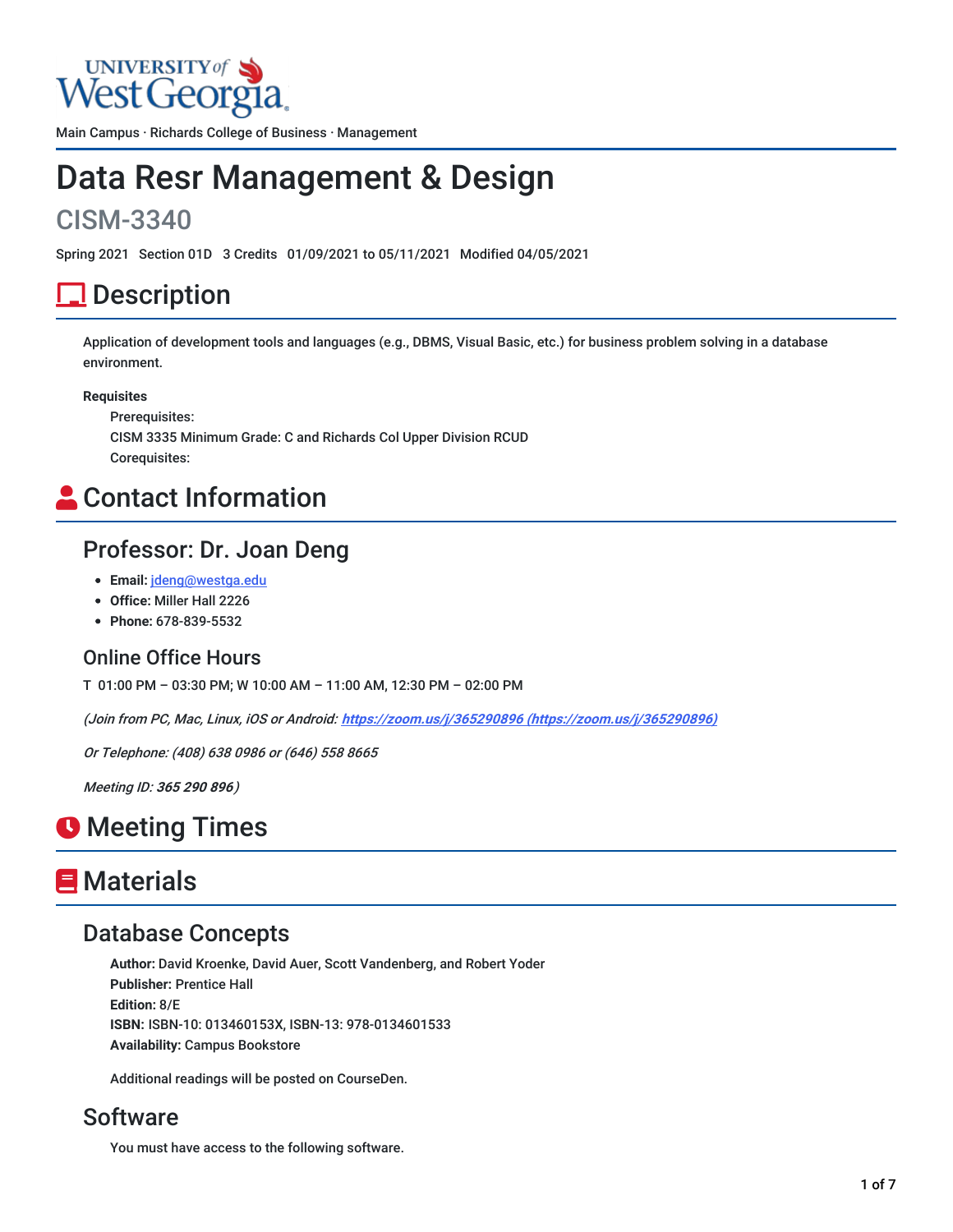MS Access 2016 (MS Office 365 (https://login.microsoftonline.com/common/oauth2/authorize?client\_id=4345a7b9-9a63- 4910-a426-

| 35363201d503&redirect_uri=https%3A%2F%2Fwww.office.com%2Flanding&response_type=code%20id_token&scope=openi |
|------------------------------------------------------------------------------------------------------------|
| d%20profile&response_mode=form_post&nonce=637311411480466120.YzRkYzc3ZDItYjUxOS00MzRkLWExYjktNzQ4MGMw      |
| NGI0MDE5NDI5ZWQ40WEtYTA0Yy00ZjU1LWI4MjEtMTE3MDVIN2UyNzE4&ui_locales=en-US&mkt=en-US&client-request-        |
| id=0d451a73-2350-4759-93d2-385d14173e86&state=VA-                                                          |
| Dwr8nXy34kJ0D1xJl4sUYmRCMjX_VaDmlTssEnO_8qK9omYPtztONyctq2pZSzzkxtHetJww9ibKRkXsk1GyT43GRCibQD0R5P9        |
| sxOvVbkHHo88S1a0fhX-                                                                                       |
| 6nclVZxYF4FtEWFgm8A3FC9_EuO_GotOuTAVPwRcjTjDWm1F6faq4UXH8alT7N0bPFkaD3SfJW8vWq06DpO4ysD9i-                 |
| A41PKRAlhknT7Ttneis88V_Ynl9hWbNpCf38HZvKot5h7mxcfWtQz2tmpM76zTQLfZw44rKxvP1ppeGAYgplKYo&x-client-          |
| SKU=ID_NETSTANDARD2_0&x-client-ver=6.6.0.0))                                                               |

- MS SQL Server (Microsoft Azure [\(https://portal.azure.com/#home\)](https://portal.azure.com/#home)\*)
- Oracle Database Express Edition 11g Release 2 (Oracle Database Express Edition 11g Release 2 [\(https://www.oracle.com/technetwork/database/database-technologies/express-edition/downloads/xe-prior-releases-](https://www.oracle.com/technetwork/database/database-technologies/express-edition/downloads/xe-prior-releases-5172097.html)5172097.html))
- Oracle SQL Developer (Oracle SQL Developer [\(https://www.oracle.com/tools/downloads/sqldev-downloads.html\)](https://www.oracle.com/tools/downloads/sqldev-downloads.html))
- MongoDB (MongoDB [\(https://www.mongodb.com/download-center/community\)](https://www.mongodb.com/download-center/community))
- E/R Assistant (E/R Assistant [\(http://highered.mheducation.com/sites/0072942207/student\\_view0/e\\_r\\_assistant.html\)](http://highered.mheducation.com/sites/0072942207/student_view0/e_r_assistant.html))
- MS Visual Studio (Microsoft Azure [\(https://portal.azure.com/#home\)](https://portal.azure.com/#home)\*)

\* To download software from Microsoft Azure [\(https://portal.azure.com/#home\)](https://portal.azure.com/#home), please login using your UWG email address and password, then type education in the Search box at the top of the screen, select Education (Preview), click Software, and you will find the required software in <sup>a</sup> list of software packages.

**Availability:** MILLER HALL computer labs

# **Ill Outcomes**

# Evaluation

#### **Criteria**

| <b>Grading Item</b>                                                          | <b>Maximum Points</b> |
|------------------------------------------------------------------------------|-----------------------|
| Database Project (Individual Student Grade) <sup>1</sup>                     | 65                    |
| Assignment #1                                                                | 15                    |
| Assignment #2                                                                | 20                    |
| Assignment #3                                                                | 35                    |
| Assignment #4                                                                | 15                    |
| Assignment #5                                                                | 20                    |
| In-Class Group Work Participation<br>(Individual Student Grade) <sup>2</sup> | 20                    |
| Quizzes                                                                      | 30                    |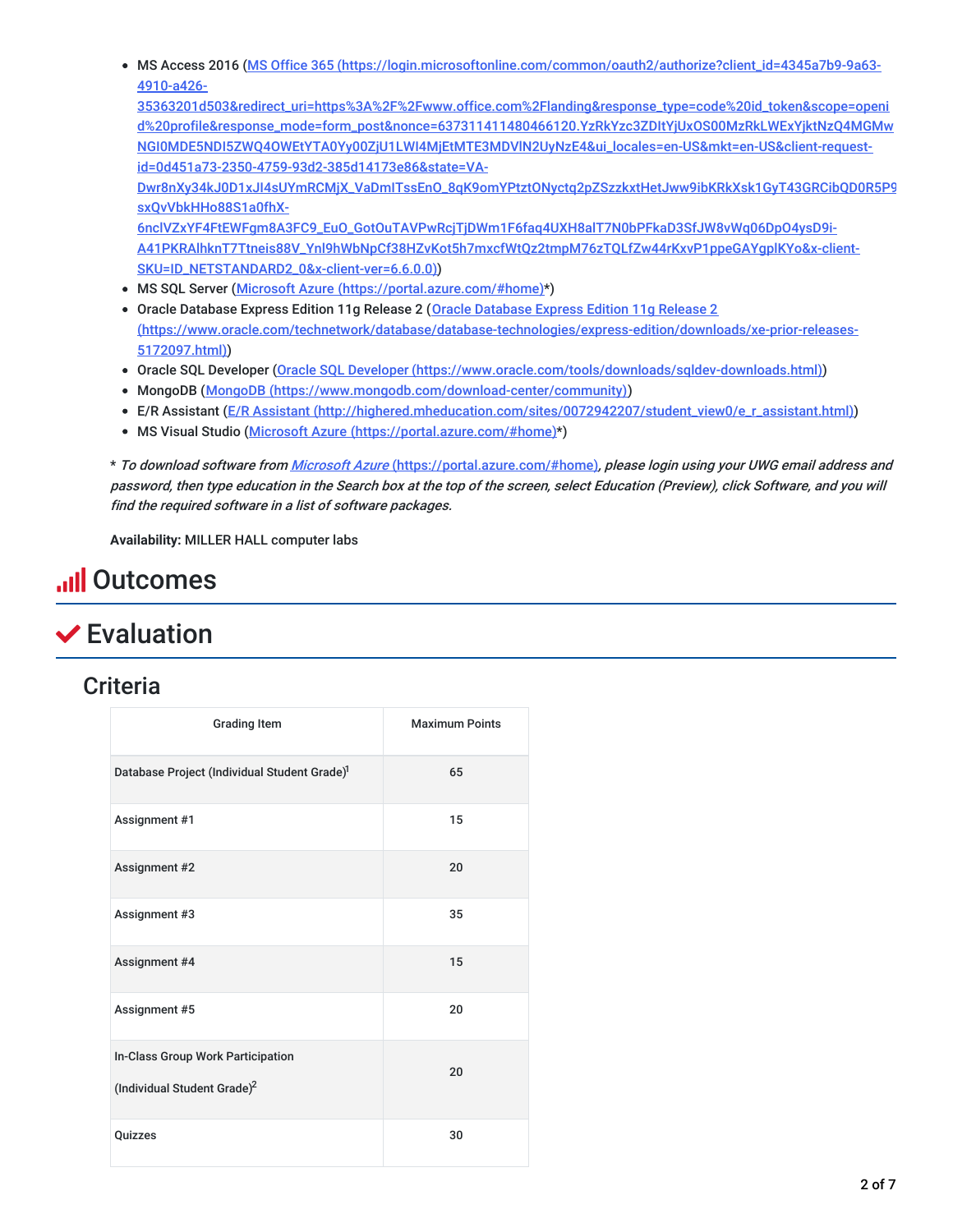|              | <b>Grading Item</b> | <b>Maximum Points</b> |
|--------------|---------------------|-----------------------|
| <b>Total</b> |                     | 220                   |

#### **Database Project Grading 1**

Database Project Group Grade (max of 65 points)

- 5 Deliverable #1 (Proposal)
- 10 Deliverable #2 (Conceptual Design)
- 10 Deliverable #3 (Logical Design)
- 30 Deliverable #4 (Final Report)
- 10 Presentation

Database Project Individual Student Grade (max of 65 points)

(Database Project Peer Evaluation Grade /10) \* Database Project Group Grade

**In-Class Group Work Participation Grading 2**

In-Class Exercises Group Grade (max of 20 points)

- 20 The group completed all the required in-class exercises & presentations
- 10 The group had one absence
- 0 The group had two or more absences

In-Class Group Work Participation Individual Student Grade (max of 20 points)

(In-Class Group Work Peer Evaluation Grade /10) \* In-Class Exercises Group Grade

#### Breakdown

| Grade | Range             | <b>Notes</b> |
|-------|-------------------|--------------|
| A     | 198 and above     |              |
| в     | $176 - 197.999$   |              |
| C     | $154 - 175.999$   |              |
| D     | 132 - 153.999     |              |
| F     | 131.999 and below |              |

### **<del>2</del>** Assignments

#### **Individual Assignments:**

There are five individual assignments. They are not group assignments. They are made available on the first day of class. All assignments must be submitted through the **Assignment Submission Folders** on **CourseDen**. No additions or corrections will be accepted once assignments have been submitted for grading. Assignment due dates are specified in the course calendar in CourseDen. All assignments are due at **05:30 PM** on the days they are due. Late assignments will be accepted up to only **one day**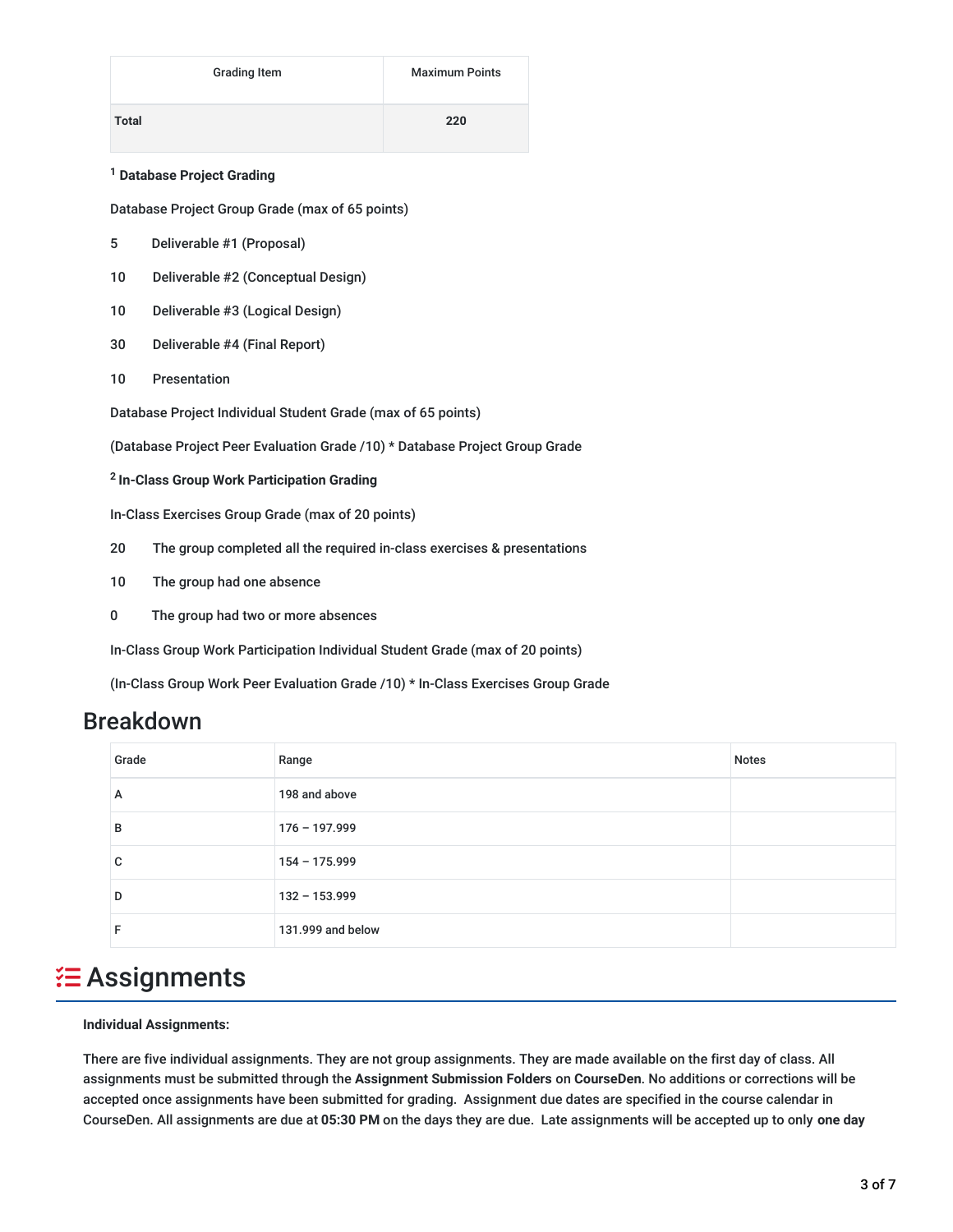later. There is a **20% penalty** assessed against late assignments that are unexcused. Assignments not turned in by 05:30 PM the day after the due date will be marked **MISSED** and will not receive any credit. All assignments must be reviewed within one week of their return during class or when grades are posted, whichever is later.

**NOTE:** Good practices to adopt when using Lab computers is **"Save and Save Often"** and **"Save to more than one place / media"**.

#### **Group Project:**

The group project will consist of designing and developing a database-system application. The project will require you to analyze user requirements, develop and document a database design to support the user requirements, implement the database in SQL Server or Oracle Database Express Edition 11g Release 2, and finally implement the web-based database application for users to access the database. Details of the project will be posted on CourseDen and discussed in class. The group size is set to be 3-4 students, with a goal of building a functionally complete application by allocating appropriate manpower. Please note the same amount of work is still expected if your group is smaller than 3 people. Each group must submit your project **application choice** to me **via email at jdeng@westga.edu [\(mailto:jdeng@westga.edu\)](mailto:jdeng@westga.edu) by** the deadline specified in the course calendar in CourseDen.

I suggest that you use Google Meet (https://meet.google.com/ [\(https://meet.google.com/\)](https://meet.google.com/)) to work with your group members on the database group project. Google Meet is a free video conferencing tool that allows a group of people to meet online, share screens and work together. You can find a quick start guide for Google Meet at this link: https://support.google.com/a/users/answer/9282720? hl=en [\(https://support.google.com/a/users/answer/9282720?hl=en\)](https://support.google.com/a/users/answer/9282720?hl=en) .

#### **QUIZZES:**

- There are five quizzes, taken on-line, and open book.
- Each quiz is limited to 15 minutes. You will only have one opportunity to take each quiz, once you start the quiz you are committed to finish.
- All quizzes are due at **05:30PM (est)** on the respective scheduled due dates (see the course calendar in CourseDen for specific dates).
- **Make up quizzes are not offered**.

# **益 Schedule**

Course Schedule will be posted in CourseDen.

# Course Policies and Resources

- Students **WILL** receive individual e-mails concerning course updates and changes.
- Students should check their UWG email accounts on a daily basis.
- You are responsible to find out about any changes in due dates and course content.
- As UWG e-mail is the official means of communication, only UWG issued e-mail addresses will be answered by the Professor. CourseDen mail is not utilized by the Professor (neither read nor answered).
- Please be sure you have adequate space available in your UWG e-mail in box account, as only one attempt will be made to contact a valid UWG address.
- I prefer to use the CourseDen discussion board for questions so the entire class can benefit from the answer. Before posting a question, make sure that you read through the questions and answers that have been posted on the discussion board. Often, you will find the answer to your question there. The discussion board is essential to this course. Please be sure to check it every day. Everyone can read the discussion forum postings; therefore, do not post private information.
- Please contact me directly through my UWG email ([jdeng@westga.edu](mailto:jdeng@westga.edu)) for anything that is confidential or private. All e-mails to the Professor are to be sent to *[jdeng@westga.edu](mailto:jdeng@westga.edu).* If you would like to ask questions via email, please make sure you use CISM3340 as the subject line, so that I recognize that it is from one of you, and so that my spam filter do not accidentally delete your message. Emails will be answered within hours if not immediately. Although attempts will be made to reply as quickly as possible, you should not assume that all the emails sent after 10:00 PM or over the weekend will be replied on the same day. **I** REPLY TO ALL EMAILS. IF YOU DO NOT GET A REPLY WITHIN A 24-HOUR PERIOD, ASSUME I DID NOT RECEIVE IT AND PLEASE **RESEND.**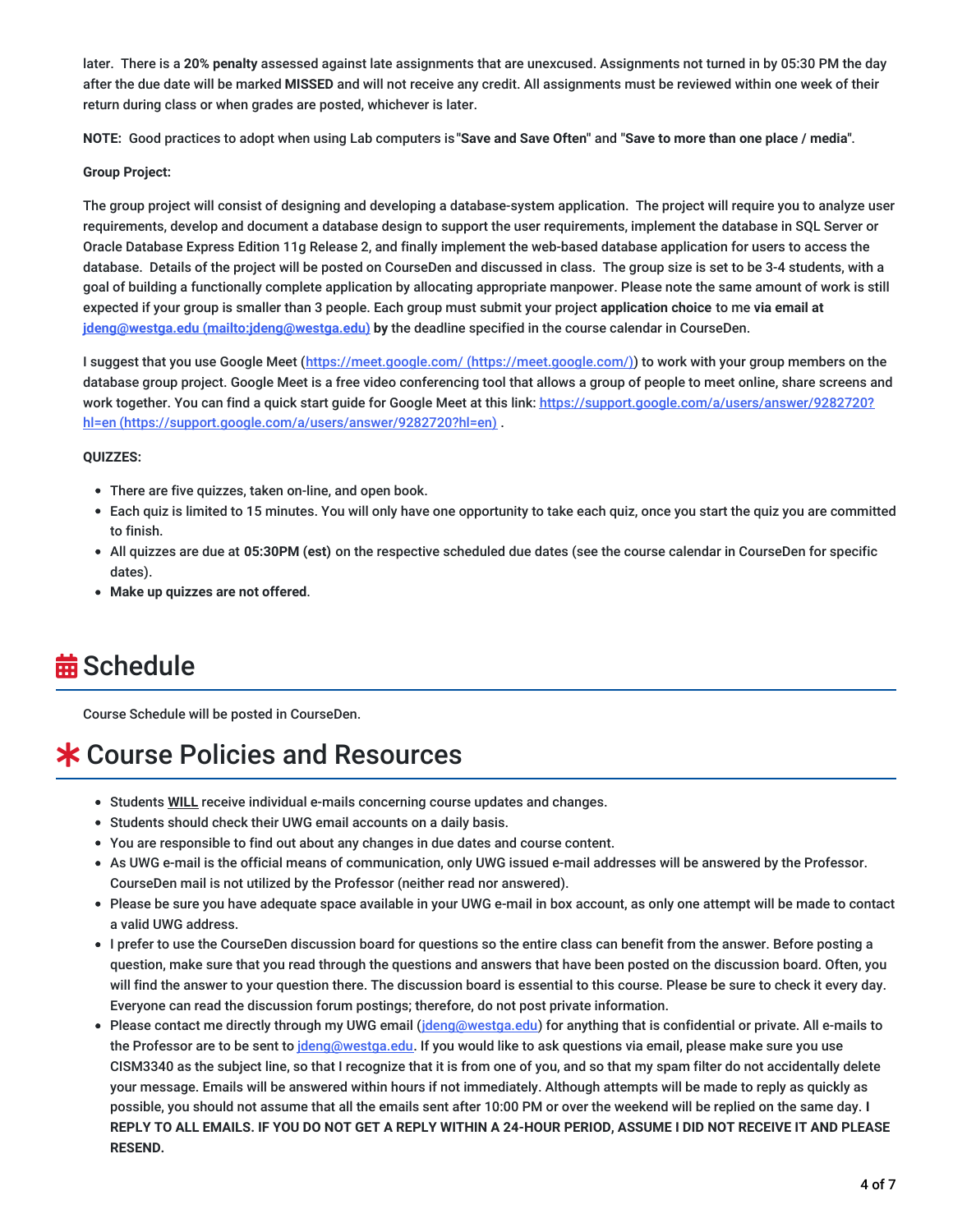### Wolf Pact

Having read the Honor Code for the University of West Georgia, I understand and accept my responsibility to uphold the values described therein and to conduct myself in a manner that will reflect the values of UWG and the Richards College of Business so as to respect the rights of all UWG community members. As a UWG student, **I will represent myself truthfully and complete all academic assignments honestly and within the parameters set by my instructor**.

I understand and accept that if I am found guilty of violations (through processes due me as a UWG student and outlined in the UWG Student Handbook), penalties will be imposed.

I also recognize that my responsibility includes a willingness to confront members of the UWG community if I feel there has been a violation of the Honor Code.

Ultimately, I will conduct myself in a manner that promotes UWG as the best place to work, learn, and succeed for my generation, and those to come!

### About the Richards College of Business

#### **Vision**

To become a globally recognized college of business preparing forward-thinking, responsible leaders.

#### **Mission**

We are in the business of transforming lives through education, engagement, and experiences.

#### **Strategic Goals and Values**

#### Student Success

Admit quality students and provide them with an education that is rich in experiences and engagement opportunities to prepare them to be effective and ethical professionals.

#### Academic Success

Recruit, retain and develop faculty and staff by providing sufficient resources to support dynamic and up-to-date bachelor and master-level curricula, to conduct research and other professional activities, and to support engagement with all stakeholders.

#### Operational Success

Recruit, retain and develop administrative management and staff personnel to manage, develop and support infrastructure and those activities that build internal and external partnerships while working in an ever-changing environment.

#### Ethical Values

The Richards College of Business community (administrators, faculty, staff, students, and business partners) share a commitment to the principles of honesty and integrity in interactions and undertakings, accountability for personal behavior, and respect for the rights, differences, and dignity of others. In addition, we strive to continuously improve our abilities to recognize unethical behavior and to make ethical and moral decisions.

# **Institutional Policies**

#### Academic Support

**Accessibility Services:** Students with a documented disability may work with UWG Accessibility Services to receive essential services specific to their disability. All entitlements to accommodations are based on documentation and USG Board of Regents standards. If a student needs course adaptations or accommodations because of a disability or chronic illness, or if he/she needs to make special arrangements in case the building must be evacuated, the student should notify his/her instructor in writing and provide a copy of his/her Student Accommodations Report (SAR), which is available only from Accessibility Services. Faculty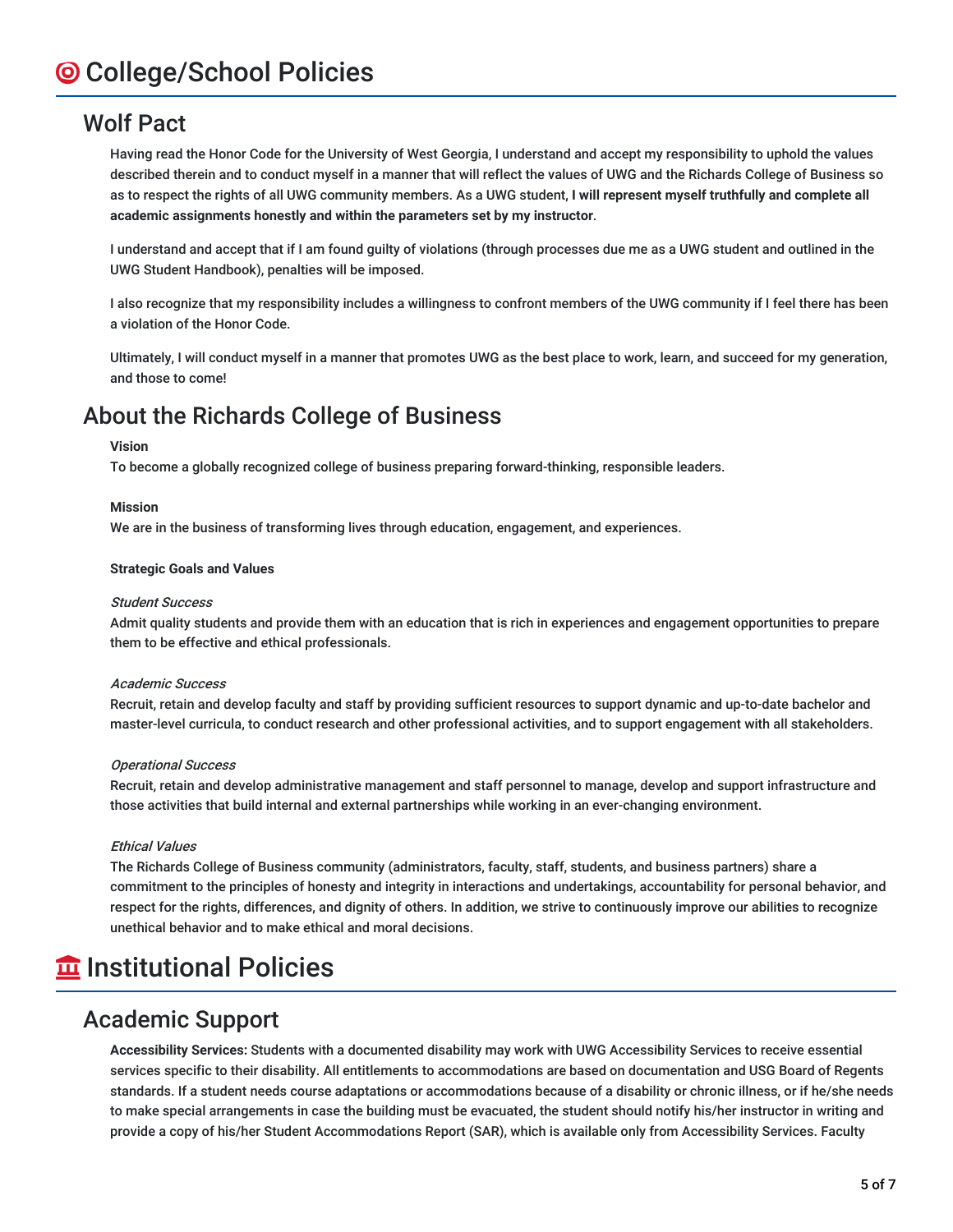cannot offer accommodations without timely receipt of the SAR; further, no retroactive accommodations will be given. For more information, please contact Accessibility Services [\(https://www.westga.edu/student-services/counseling/accessibility](https://www.westga.edu/student-services/counseling/accessibility-services.php)services.php).

**Center for Academic Success:** The Center for Academic Success [\(http://www.westga.edu/cas/\)](http://www.westga.edu/cas/) provides services, programs, and opportunities to help all undergraduate students succeed academically. For more information, contact them: 678-839-6280 or cas@westga.edu.

**University Writing Center:** The University Writing Center [\(https://www.westga.edu/writing/\)](https://www.westga.edu/writing/) assists students with all areas of the writing process. For more information, contact them: 678-839-6513 or writing@westga.edu.

### Online Courses

UWG takes students' privacy concerns seriously: technology-enhanced and partially and fully online courses use sites and entities beyond UWG and students have the right to know the privacy policies of these entities. For more information on privacy and accessibility for the most commonly used sites, as well as technology requirements visit the UWG Online [\(https://uwgonline.westga.edu/\)](https://uwgonline.westga.edu/) site.

Students enrolled in online courses can find answers to many of their questions in the Online/Off-Campus Student Guide [\(http://uwgonline.westga.edu/online-student-guide.php\).](http://uwgonline.westga.edu/online-student-guide.php)

If a student is experiencing distress and needs help, please see the resources available at the UWG Cares (http://www.westga.edu/UWGCares/) site. Online counseling [\(https://www.westga.edu/student-services](http://www.westga.edu/UWGCares/)[/counseling/index.php\)](https://www.westga.edu/student-services/counseling/index.php) is also available for online students.

### Honor Code

At the University of West Georgia, we believe that academic and personal integrity are based upon honesty, trust, fairness, respect, and responsibility. Students at West Georgia assume responsibility for upholding the honor code. West Georgia students pledge to refrain from engaging in acts that do not maintain academic and personal integrity. These include, but are not limited to, plagiarism, cheating, fabrication, aid of academic dishonesty, lying, bribery or threats, and stealing.

The University of West Georgia maintains and monitors a confidential Academic Dishonesty Tracking System. This database collects and reports patterns of repeated student violations across all the Colleges, the Ingram Library, and the School of Nursing. Each incidence of academic dishonesty is subject to review and consideration by the instructor, and is subject to a range of academic penalties including, but not limited to, failing the assignment and/or failing the course. Student conduct sanctions range from verbal warning to suspension or expulsion depending on the magnitude of the offense and/or number of offenses. The incident becomes part of the student's conduct record at UWG.

Additionally, the student is responsible for safeguarding his/her computer account. The student's account and network connection are for his/her individual use. A computer account is to be used only by the person to whom it has been issued. The student is responsible for all actions originating through his/her account or network connection. Students must not impersonate others or misrepresent or conceal their identities in electronic messages and actions. For more information on the University of West Georgia Honor Code, please see the Student Handbook [\(https://www.westga.edu/administration/vpsa/handbook-code-of](https://www.westga.edu/administration/vpsa/handbook-code-of-conduct.php)conduct.php).

### UWG Email Policy

University of West Georgia students are provided a MyUWG e-mail account. The University considers this account to be an official means of communication between the University and the student. The purpose of the official use of the student e-mail account is to provide an effective means of communicating important university related information to UWG students in a timely manner. It is the student's responsibility to check his or her email.

## Credit Hour Policy

The University of West Georgia grants one semester hour of credit for work equivalent to a minimum of one hour (50 minutes) of in-class or other direct faculty instruction AND two hours of student work outside of class per week for approximately fifteen weeks. For each course, the course syllabus will document the amount of in-class (or other direct faculty instruction) and out-ofclass work required to earn the credit hour(s) assigned to the course. Out-of-class work will include all forms of credit-bearing